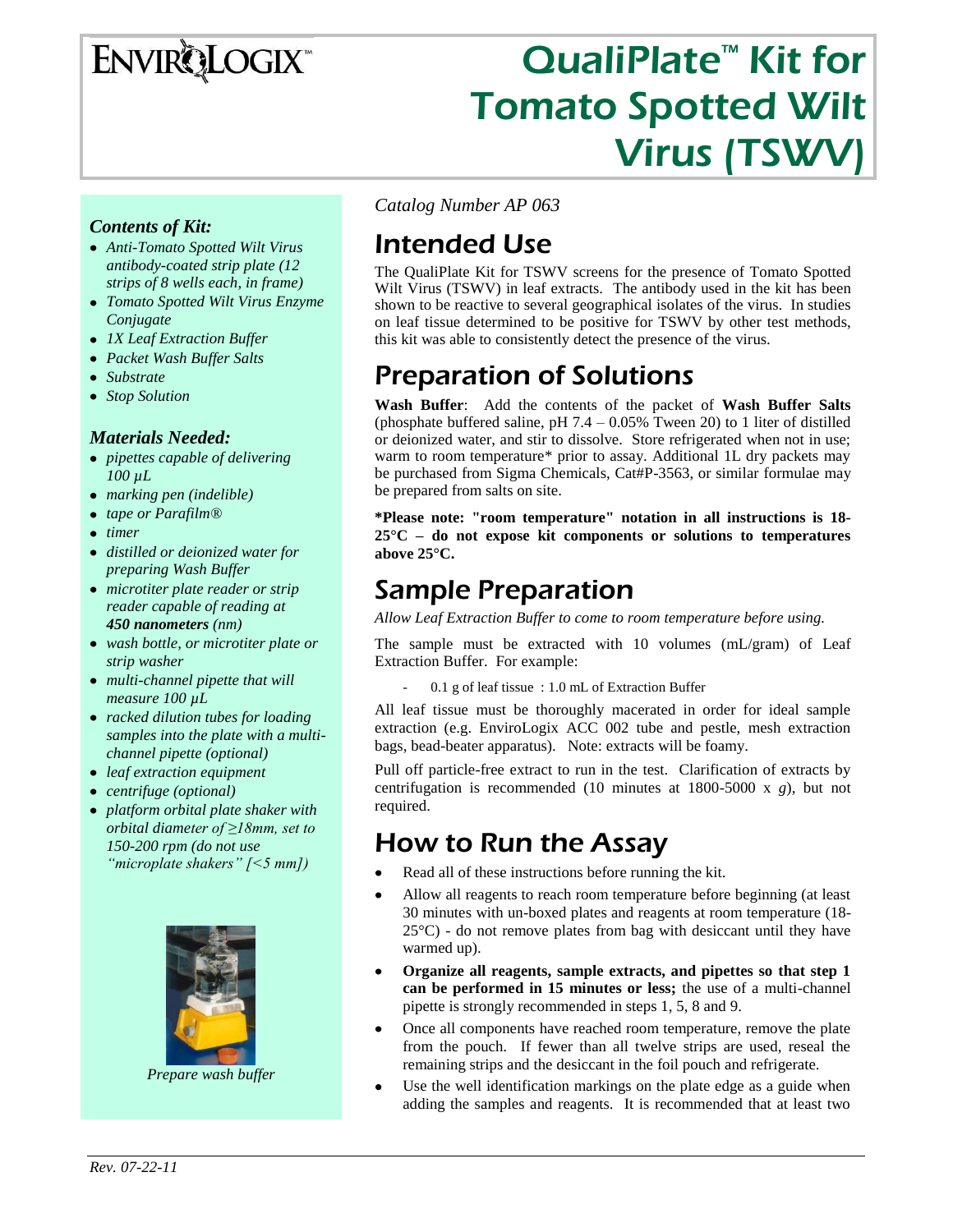



*Remove unneeded strips*



*Add Extraction Buffer and sample extracts; mix; incubate*



*Bottle Wash method*



*Add conjugate, mix, incubate, wash*



*Add substrate, mix, incubate*

wells each of Leaf Extraction Buffer and a known-negative tomato leaf extract be run on each plate. Additional quality control samples may be added at the discretion of the user. Sample extracts may be run in either single or duplicate wells.

1. Add **100 µL** of **Extraction Buffer**, **100 µL** of any **user-prepared negative control leaf extract,** and **100 µL** of each **sample extract** to their respective wells. Follow the same order of addition for all reagents. Treat each plate as an independently timed assay.

**NOTE:** It is strongly recommended that a multi-channel pipette be used in steps 1, 5, 8 and 9.

- 2. Thoroughly mix the contents of the wells by moving the plate in a rapid circular motion on the bench top for 4-5 seconds. Be careful not to spill the contents!
- 3. Cover the wells with tape or Parafilm to prevent evaporation and incubate for **30 minutes** at **ambient temperature** on an **orbital shaker (with 18+ mm orbital diameter) at 150 to 200 rpm**. Note: Shaking during incubation steps is mandatory where called for. Failure to do so will result in up to 50% loss in assay sensitivity**.**

*Protocol option: For testing convenience, at this point samples may be incubated overnight in the refrigerator (up to 16 hours at 5°C). Incubating overnight will result in lower relative results to same-day testing. Allow plates to come to room temperature with the rest of the kit reagents the next morning, before going on to step 4.*

4. After incubation, carefully remove the covering and empty the contents of the wells into a sink or other suitable container by inverting quickly and vigorously shaking the plate. Flood the wells completely with **Wash Buffer**, then empty as directed above. Repeat this wash step at least three times. After the final wash step, keep the plate inverted and tap firmly on a dry paper towel to remove as much Wash Buffer as possible.

*If samples were incubated overnight, increase the number of wash cycles to eight (8).*

- 5. Add **100 µL** of **Tomato Spotted Wilt Virus Enzyme Conjugate** to each well.
- 6. Thoroughly mix the contents of the wells, as in step 2. Cover the wells with new tape or Parafilm and **incubate** for **1 hour** at **ambient temperature** on an **orbital plate shaker as described above.** Note: Shaking during incubation steps is mandatory where called for. Failure to do so will result in up to 50% loss in assay sensitivity.
- 7. Wash the wells again as described in step 4. Alternatively, perform four washes (300 µL/well) with a microtiter plate or strip washer.
- 8. Add **100 µL** of **Substrate** to each well. Thoroughly mix the contents of the wells by moving the plate in a rapid circular motion on the bench top for 20-30 seconds. Cover the wells with new tape or Parafilm and incubate for **30 minutes** (for best results) at **ambient temperature**.
- 9. Add **100 µL** of **Stop Solution** to each well and mix briefly. This will change the blue color in the wells to yellow. Read the plate at **450 nm**, with a reference wavelength between 600 and 650 nm. Read the stopped plate within 30 minutes; color may fade beyond that time.

**NOTE: Stop Solution is 1 N HCl. Handle carefully.**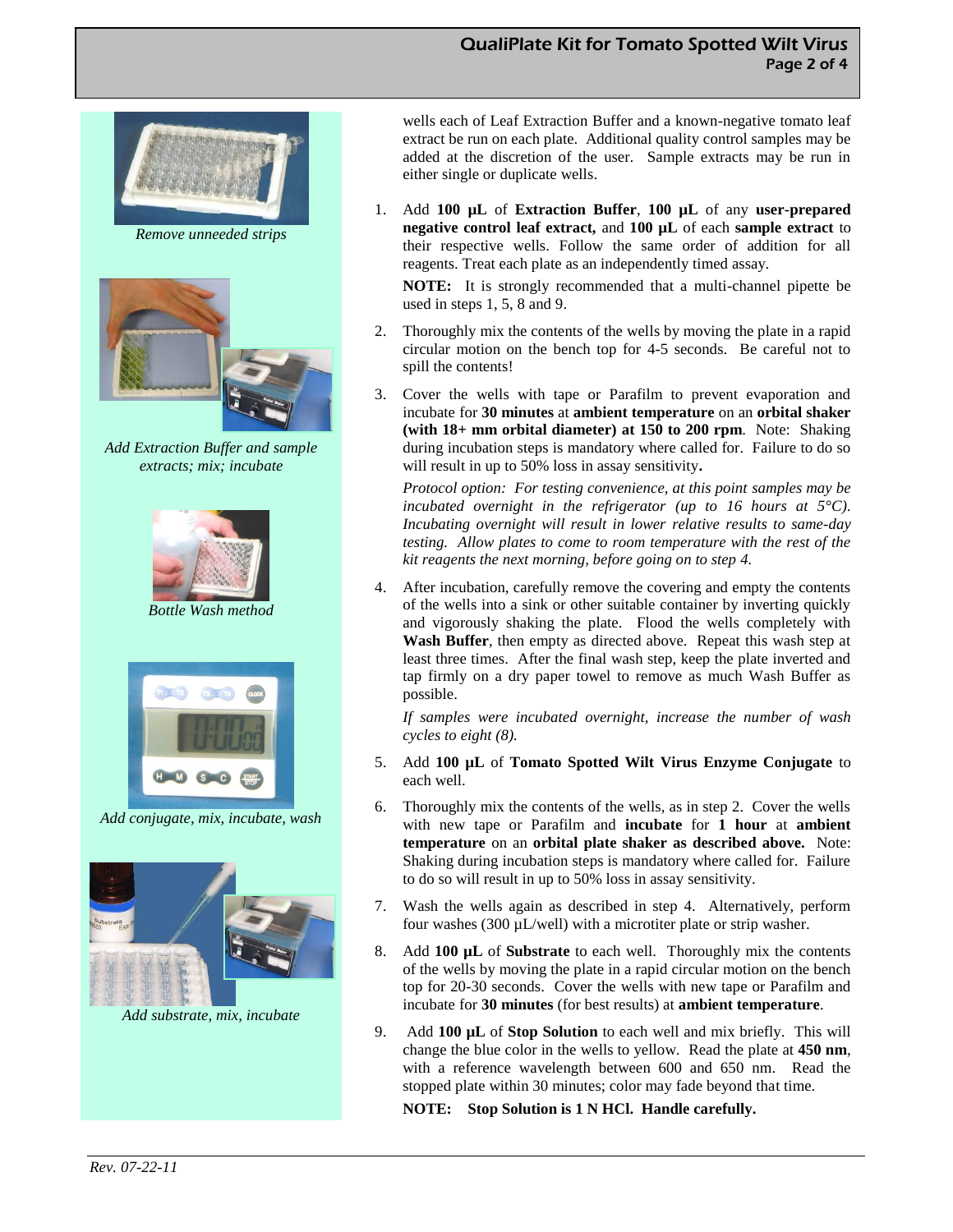

*Add Stop Solution*



*Read plates in a Plate Reader at 450 nm within 30 minutes of the addition of Stop Solution.*



### How to Interpret the Results

#### Spectrophotometric Measurement

Set the wavelength of the microtiter plate reader to **450 nanometers** (nm). (If it has dual wavelength capability, use 600, 630 or 650 nm as the reference wavelength.)

#### Interpreting Results

Compare the Optical Density (OD) of the sample extracts to those of the mean Extraction Buffer wells, or preferably, to known-negative leaf extract wells, to determine presence or absence of Tomato Spotted Wilt Virus in your sample extract. Samples with absorbances significantly greater than those of the Extraction Buffer and/or negative leaf extract wells are presumed to be positive for Tomato Spotted Wilt Virus.

General Guidelines:

- Mean OD of Extraction Buffer wells should not exceed 0.10.
- Mean OD of TSWV-free tomato leaf extracts should not exceed 0.15.

If your test results consistently fall outside these guidelines, please contact EnviroLogix' technical service.

### Precautions and Notes

- Observe any applicable regulations, federal or state guidelines, or inhouse lab safety protocols when disposing of samples and kit reagents.
- Store all QualiPlate components at  $4^{\circ}$ C to  $8^{\circ}$ C (39 $^{\circ}$ F to  $46^{\circ}$ F) when not in use.
- $\bullet$ Do not expose QualiPlate components to temperatures greater than 37°C (99°F) or less than 2°C (36°F) for optimum performance.
- Allow all reagents to reach ambient temperature  $(18-25^{\circ}C)$  before use.  $\bullet$
- Do not use kit components after the expiration date.
- Do not use reagents or test plates from one QualiPlate with reagents or test plates from a different QualiPlate type or different lot number.
- Do not use samples prepared for analysis in other test kits; do not run  $\bullet$ sample extracts prepared for this assay in other brands of test kits.
- $\bullet$ **Do not expose Substrate to sunlight** during pipetting or while incubating in the test wells.
- **Be sure to read the results of stopped color development at 450 nm,**   $\bullet$ **not 405 nm.**
- Do not dilute or adulterate test reagents or use samples not called for in the test procedure.
- Quality of results is dependent upon following the assay protocol as  $\bullet$ directed.
- As with all tests, it is recommended that results be confirmed by an alternate method when necessary.